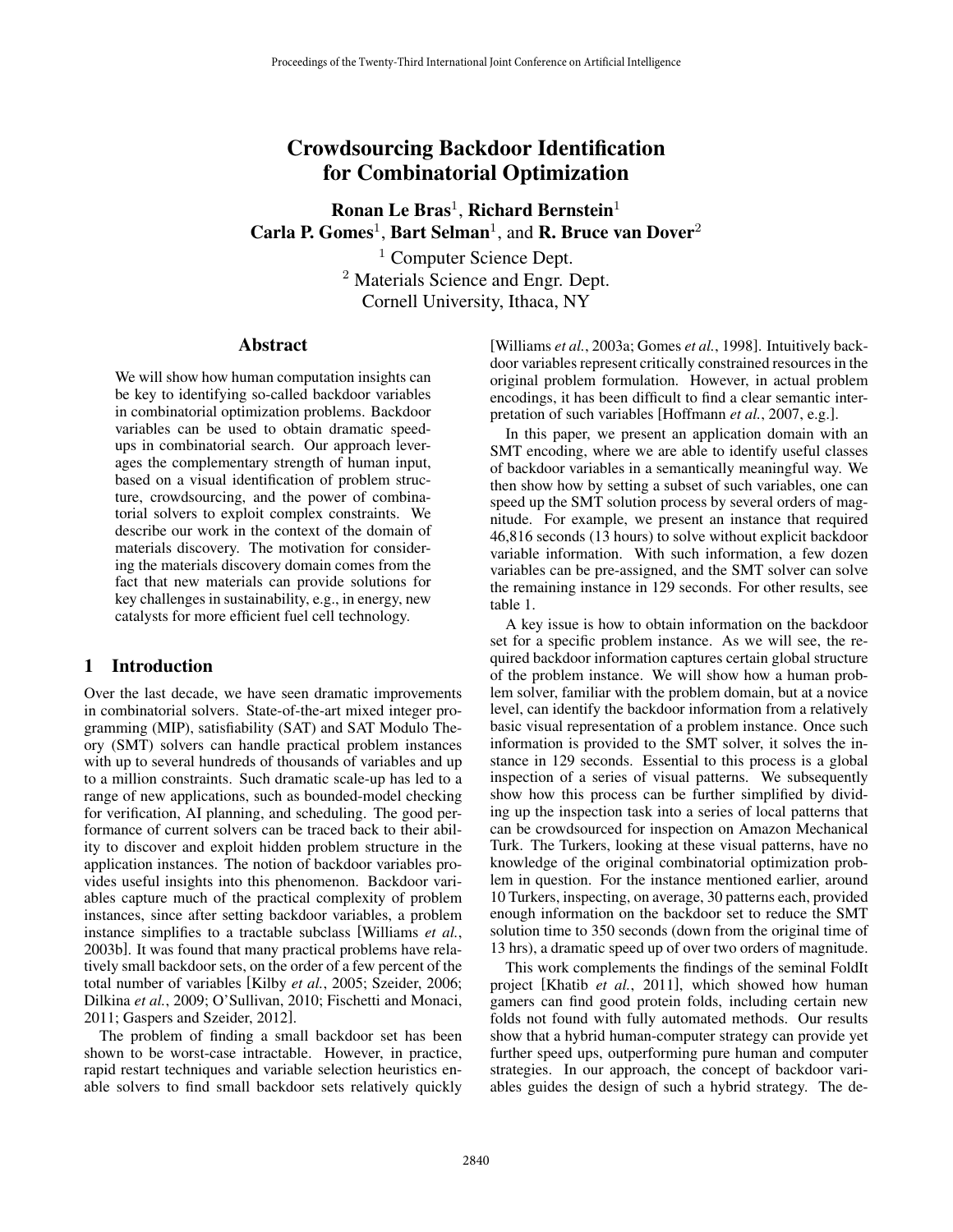composition of the task of finding useful backdoor variables into a sequence of smaller "local" problems (each solvable in about 30 seconds by non-experts) enabled us to crowdsource the discovery process. Interestingly, this approach also is reminiscent of some of the earliest uses of "human computation," where groups of individuals (mostly women) performed many relatively small calculations that were then put together to obtain a global overall result [McLennan and Gainer, 2012]. Of course, those original calculations are now trivially automated. In contrast, in our work, it is an interesting research question whether certain visual processing methods combined with machine learning tools could possibly replace the tasks performed by the Turkers. Overall though, it seems likely that our hybrid human-computer strategy for combinatorial optimization will be of use in a range of combinatorially hard application domains.

Below we will first describe our computational sustainability application: a challenge problem in combinatorial materials discovery. The overall goal is the analysis of highintensity X-ray images to search for new crystalline phases of inorganic compounds. Given that our challenge domain involves a real-world application, the details of the problem and the SMT model we developed are rather involved. Our description below is meant to provide sufficient detail for the reader to understand the domain sufficiently well to appreciate the hybrid human-computer experiments that follow.

# 2 Motivating Application

Combinatorial materials discovery involves the rapid, highthroughput synthesis, measurement, and analysis of a large number of different but structurally related materials. In combinatorial materials discovery, materials scientists search for intermetallic compounds with desirable physical properties by obtaining measurements on hundreds of samples from a *thin film* composition spread. This approach has been successfully applied for example to speed up the discovery of new materials with improved catalytic activity for fuel cell applications [Van Dover *et al.*, 1998; Gregoire *et al.*, 2010]. Determining the structure of the materials (or *phase map*) formed in a composition spread is key to understanding composition and property relations and can potentially result in a breakthrough discovery. In the set-up we consider in this paper, scientists run several experiments at the Cornell High Energy Synchrotron Source (CHESS) for about one week per year (at an experimentation cost of about \$1M) and spend the rest of the year analyzing the data. The goal is to reduce the processing time of much of the data interpretation task to a timeframe of hours. Such rapid analysis will enable scientists to dynamically optimize their experiments over the days that they have access to the synchrotron, thereby reducing overall experimentation time and significantly accelerating the discovery cycle.

The motivation for considering the materials discovery problem comes from the fact that new materials provide a fundamental basis for solutions to some of the most pressing issues in energy generation, transport, and utilization as well as more general issues in sustainability. In many cases, longterm solutions will depend on breakthrough innovations in materials, such as the development of new materials for more efficient fuel cells, solar cell arrays, or for wind turbines.

Combinatorial materials discovery, in particular the problem of ternary phase-field identification addressed in this paper, provides unique computational and modeling challenges. While statistical methods and machine learning are important components to address this challenge, they fail to incorporate relationships that are inherent due to the basic physics and chemistry of the underlying materials. In fact, a successful approach to materials discovery requires *a tight integration of statistical machine learning methods, to deal with noise and uncertainty in the measurement data*, and *optimization and inference techniques, to incorporate a rich set of constraints arising from the underlying materials physics and chemistry*. [Ermon *et al.*, 2012] showed that a constraint reasoning and optimization approach, as performed by a state-of-the-art Satisfiable Modulo Theory (SMT) solver, can effectively solve small- to medium-scale synthetic instances.The challenge we consider here is how to significantly scale up this approach, including the significant measurement noise level present in real-world data. In particular, our ultimate objective is to obtain an analysis turn-around time of under 12 hours. This would enable us have the analysis guide further experiments during the time period scheduled for experimentation.

The broader underlying question that we consider is whether human input can be used to significantly boost the performance of combinatorial reasoning and optimization methods. The project is close in spirit to the seminal FoldIt project [Cooper *et al.*, 2010] for protein folding. In FoldIt, human computation is the main driving force, complemented with a limited amount of local computation (e.g., "shaking" of structures). We are proposing a much tighter integration between our computational framework and the human computation [Law and von Ahn, 2011] component. In our approach, the human input and the SMT solver are highly complementary: the complex local physical constraints require a sophisticated optimization approach, whereas the global human insights are used to guide the solver. In particular, we will show how we can boost the performance of the SMT solver by providing additional information from human input. The task at hand, which involves the interpretation of complex high-intensity X-ray diffraction patterns, appears to be well-suited for a human computation approach. As we will see, the human input provides useful *global guidance* to the solver, by identifying the setting of backdoor variables in the SMT model, critical variables that when assigned a value, enable highly efficient constraint reasoning and inference, leading to orders of magnitude speedups for the SMT solver. Overall, the results show that our hybrid human-computer approach presents us with unique opportunities for tackling hard combinatorial optimization challenges.

# 3 Problem Description

In the composition spread approach, a *thin film* is obtained by depositing three metals onto a silicon wafer using guns pointed at three distinct locations (see Fig. 1). Different locations (or samples) on the thin film correspond to different concentrations of the sputtered materials, based on their dis-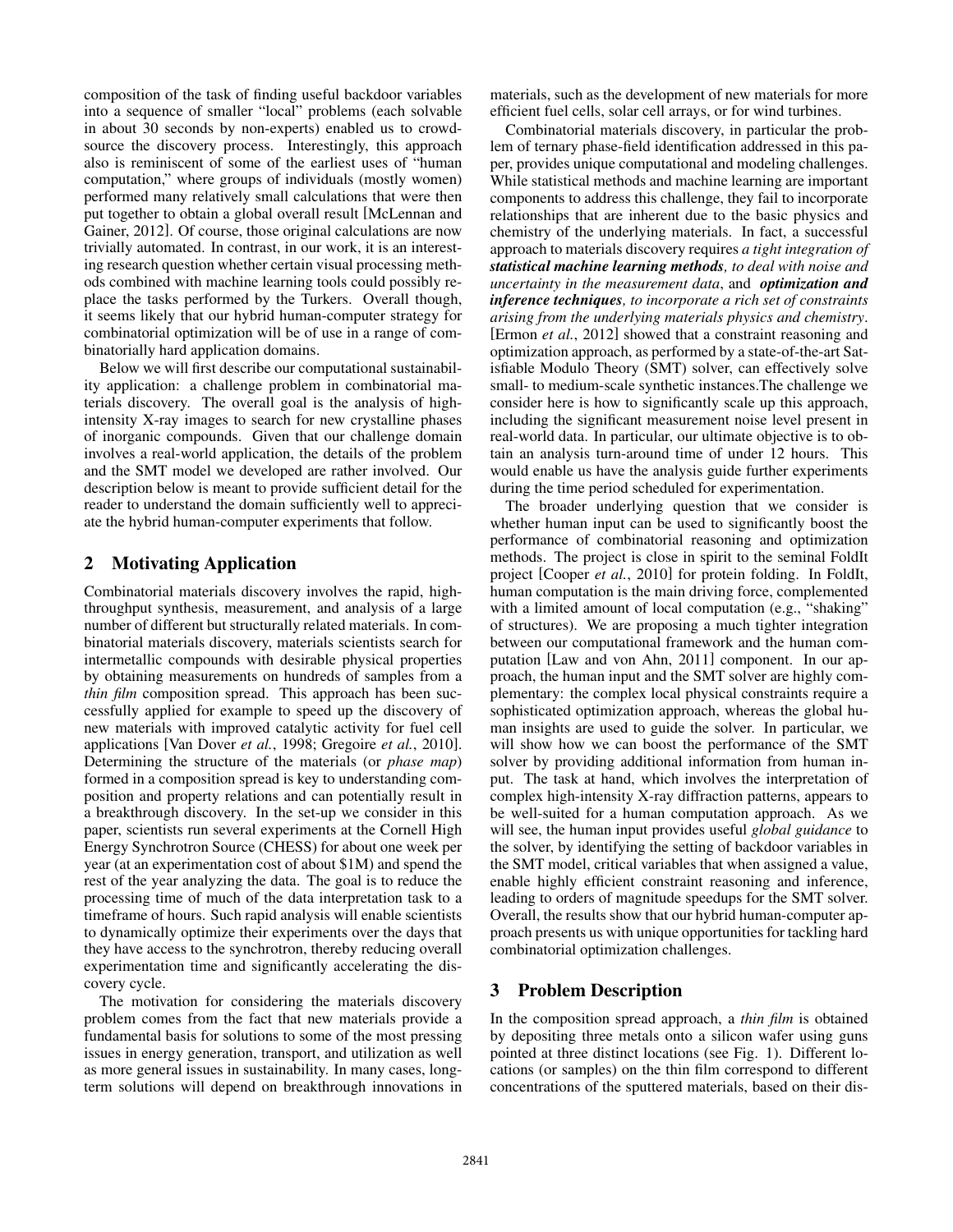

Figure 1: Left: Depiction of the problem, showing a set of sampled points on a *thin film*. Each sample corresponds to a different composition, and has an associated measured x-ray diffraction pattern. Colors correspond to different combinations of the basis patterns  $\alpha, \beta, \gamma, \delta$ . Right: Scaling (shifting) of the diffraction patterns as one moves from one point to a neighboring one.

tance to the gunpoints. X-ray diffraction (XRD) is then used to characterize a number of samples on the thin film. For each sample point, it provides the intensity of the electromagnetic waves as a function of the scattering angle. The observed diffraction pattern is closely related to the underlying crystal structure, which provides important insights into the chemical and physical properties of the corresponding composite material.

The goal of the *phase-map identification problem* is to identify regions of the thin film that share the same underlying crystal structure. Intuitively, the XRD patterns observed across the *thin film* can be explained as combinations of a small set of basis patterns called *phases*. Finding the phase map corresponds to identifying these *phases* as well as their concentration on the thin film. The main challenge is to model the complex crystallographic process that these phases are subject to (such as the expansion of the lattice, which results in a 'scaling' of the XRD pattern), while taking into account the imperfection of the silicon wafer as well as experimental noise of the data.

While it is natural to study the phase-map identification problem on the basis of full XRD curves, constructive interference of the scattered X-rays occurs, by nature, at *specific* angles and creates spikes (or *peaks*) of intensity. In addition, experimental noise combined with variations of the Silicon substrate make the measured intensity of the beam unreliable. As a result, materials scientists mostly rely on peak angles when tackling the phase-map identification problem.

Similarly, we adopt a peak-based approach (as presented in [Le Bras *et al.*, 2011]) in which we use a peak detection algorithm to extract the angles of the *peaks*  $Q(p)$  in the XRD pattern of a point  $p$ . The goal is then to find a set of peaks  $\{\mathcal{E}_k\}_{k=0}^{K-1}$ , coefficients  $a_{p,k} \in \mathbb{R}$ , and scaling factors  $s_{p,k} \in \mathbb{R}$ for  $K$  basis patterns that can explain the observed sets of peaks  $\{Q(p)\}_{p=0}^{P-1}$ . The scaling factor models the potential expansion of the crystal lattice with changing composition, which is observed as a shift in the scattering angle at which each diffraction peak is observed. For each peak  $c \in \mathcal{Q}(p)$  we want to have at least one peak  $e \in \mathcal{E}_k$  that can explain it, i.e.  $\forall c \in \mathcal{Q}(p) \exists e \in \mathcal{E}_k \ s.t. \ (a_{p,k} > 0 \land |c - s_{p,k} \cdot e| \leq \epsilon)$ where  $\epsilon$  is a parameter that depends on the accuracy of the peak-detection algorithm. The objective is therefore to minimize  $\sum_{p=0}^{P-1} \sum_{k=0}^{K-1} 1\!\!1_{[a_p,k>0]} \sum_{e \in \mathcal{E}_k} 1\!\!1_{[\forall c \in \mathcal{Q}(p), |c-s_p,k \cdot e|>\epsilon]},$ which corresponds to the total number of missing peaks.

Other constraints must also be met. The coefficients  $a_{p,k}$ must be non-negative and satisfy  $|\{k|a_{p,k} > 0\}| \leq M$  (i.e. no more than M basis patterns can be used to explain a sample *p*). The subgraph induced by  $\{p|a_{p,k} > 0\}$  must be connected in order for the basis patterns to appear in contiguous locations on the *thin film*. And for each basis pattern k, the corresponding scaling coefficients  $s_{i,k}$  must be continuous and monotonic as a function of the corresponding location i on the *thin film*.

Note that one can avoid the use of expensive non-linear arithmetic by using a logarithmic scale for the x-ray data, so that multiplicative scalings become linear operations. We refer to these effects (corresponding to the scalings in the original problem formulation) as *shifts*. Namely, we define a set  $\mathcal{A}(p) = \{\log q, q \in \mathcal{Q}(p)\}\$  of peak positions in log-scale and represent the positions of the peaks of the basis patterns using the same logarithmic scale.

### 4 Backdoor Identification

In this section, we first present a Satisfiability Modulo Theories (SMT) encoding of the problem, and then study the impact of various variable assignments on the performance of the approach.

As described in [Ermon *et al.*, 2012], the phase-map identification problem can be formulated as an SMT encoding as follows. Let  $P$  be the number of samples and  $L$  the maximum number of peaks per point, i.e.  $L = \max_{p} |\mathcal{A}_p|$ . An upper and lower bound  $e_{max}$  and  $e_{min}$  for the positions of the peaks are computed based on the observed patterns. Moreover,  $\epsilon$  represents a tolerance level such that two peaks within an interval of size  $2\epsilon$  are considered to be overlapping, while  $S_{max}$  is a bound on the maximum possible shift.

**Variables** Boolean variables  $r_{p,k}$ , for  $0 \le p \le P - 1, 0 \le$  $k \leq K - 1$ , indicate whether phase (basis pattern) k appears in point p (i.e.,  $a_{p,k} > 0$ ). The *Integer* variables  $e_{k,\ell} \in [e_{min}, e_{max}]$  represents the position of the  $\ell$ -th peak of the k-th basis pattern while  $S_{p,k} \in [-S_{max}, S_{max}]$  represents the shift of the  $k$ -th basis pattern at point  $p$ . The variables  $I_{p,k}$  are Integer indicators for the Boolean variables  $r_{p,k}$  (i.e. $r_{p,k} \Leftrightarrow (I_{p,k} = 1)$ ) and used to count the number of phases involved at point  $p$ . The variables  $t_p$  represent the number of unexplained peaks at point  $p$ , i.e. the number of missing peaks at point  $p$ . These are peaks that should appear according to  $\{r_{p,k}\}_{k=0}^{K-1}, \{e_{k,\ell}\}_{\ell=0}^{L-1},$  and  $\{S_{p,k}\}_{k=0}^{K-1}$ , but were not observed, i.e. do not belong to  $\mathcal{Q}(p)$ .

**Constraints** Every peak  $a \in \mathcal{A}(p)$  in a point p must be explained by at least one peak belonging to a phase  $k$ , which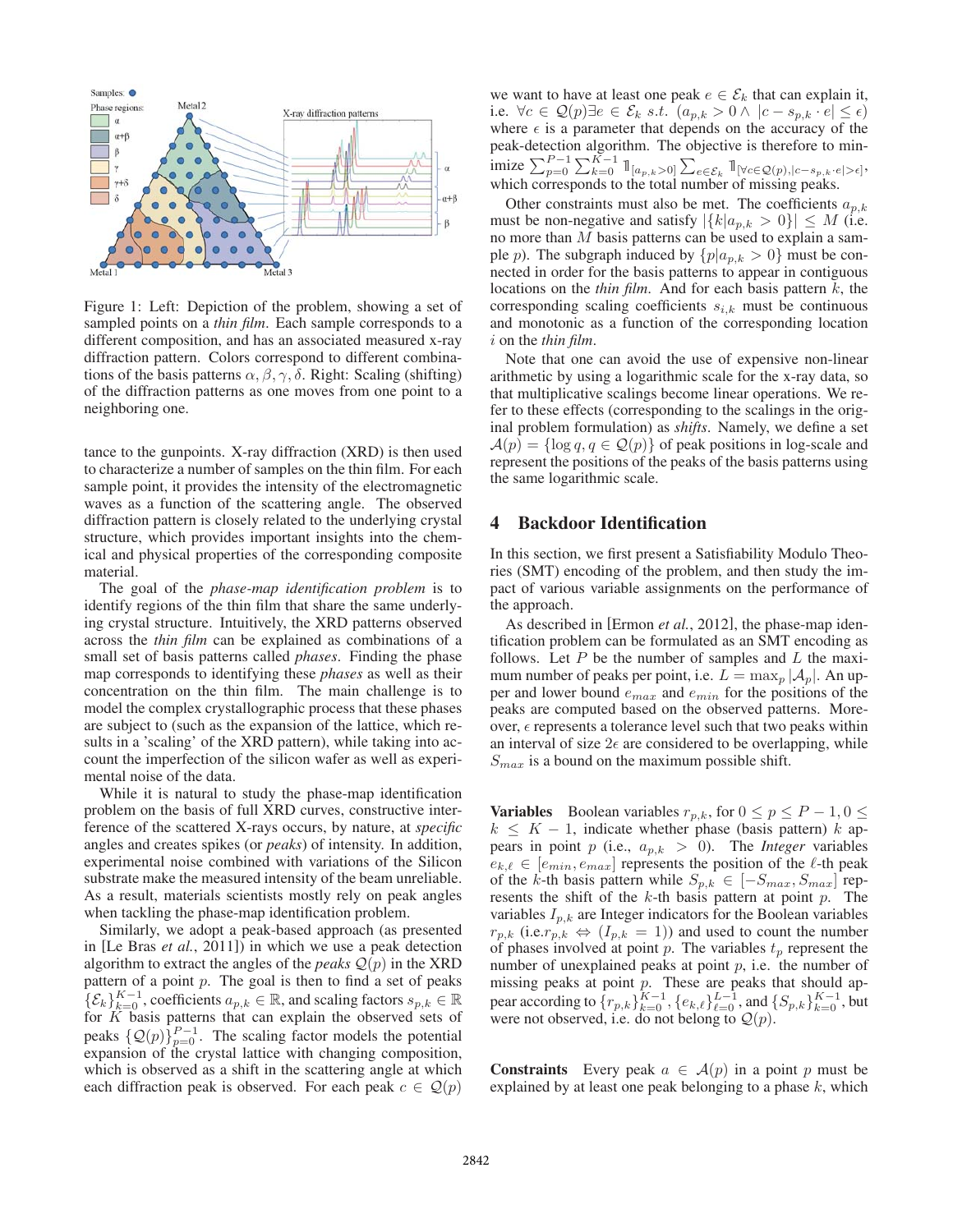

Fraction of variables assigned, by type

Figure 2: Improvement of the SMT solver runtime as a function of the number of pre-assigned variables, for each type of variable. The assignment fraction for maximum peaks per phase  $(L_{max})$  is relative to the difference between the default and correct bounds.

can appear shifted by  $S_{p,k}$ :

$$
\bigvee_{k=0}^{K-1} \bigvee_{\ell=0}^{L-1} (r_{p,k} \wedge (|e_{k,\ell} + S_{p,k} - a| \le \epsilon)) \forall p, \forall a \in \mathcal{A}(p)
$$

The number of missing peaks in sample  $p$  is defined as follows:

$$
t_p = \sum_{k=0}^{K-1} \sum_{\ell=0}^{L-1} ITE(r_{p,k} \wedge \neg (\bigvee_{a \in \mathcal{A}(p)} |e_{k,\ell} + S_{p,k} - a| \le \epsilon), 1, 0),
$$

where  $ITE$  is an if-then-else expression. Here we assume that each phase contains at least one peak, but since peaks can be overlapping (e.g.,  $e_{k,\ell} = e_{k,\ell+1}$ ) a basis pattern is allowed to contain less than L distinct peaks.

The objective function is to minimize  $\sum_{p=0}^{P-1} t_p$ , the number of total missing peaks across all samples. Equivalently, we define a threshold T such that  $\sum_{p=0}^{P-1} t_p \leq T$  and search for the lowest admissible value of  $T$ .

Finally, additional constraints on phase usage, shift continuity and monotonicity, and phase connectivity can be found in [Ermon *et al.*, 2012].

Next, we study the impact of various variable assignments on the running time of the approach. To determine the effectiveness of setting different types of variables, we set random subsets of each type of variables according to their correct values, and measure the resulting relative reduction in runtime (Fig. 2). These experiments are based on synthetic instances for which the ground truth is known, and allows us to correctly pre-assign any arbitrary variable of the model. For each of the 4 types of variables, we ran the solver with around 25 different levels of variable assignment sizes (from 0% to 100%), and 10 randomly-selected variable subsets. The results, as illustrated in Fig. 2, show that the  $e_{k,l}$  variables, which correspond to the locations of the peaks in each phase, are the variables whose assignments trigger the best reduction in runtime. Conversely, the  $S_{pk}$  variables (i.e. the shifts of the phases in the samples) exhibit the poorest improvement. Therefore, this analysis advocates a discrepancy in the usefulness of any potential human input about variable values, and suggests that the information about the peak location of a phase is more valuable than, for example, how the phase shifts across the thin film.

In addition, this has to be put into perspective and consider the actual human effort required to provide such an input. In order to determine either the maximum peaks per phase  $(L_{max})$  or the shift values  $(S_{p,k})$ , one must first carefully identify the peaks present in each phase. Furthermore, phase presence information  $(r_{p,k})$  and shift values are tedious to communicate, and difficult to decompose into multiple tasks. Finally, some information on the maximum peaks per phase and phase presence can be inferred from human selection of peaks belonging to particular phases. We focus on human input to set peak locations as the performance benefit exceeds that of the other variable classes, with the intention of deducing additional variable settings where possible. How to collect this human input is the subject of the next section.

### 5 Human-Computation Component

To gather human computation input in order to identify the values of backdoor variables, our approach involves the following steps: 1) enumerating and visualizing the sets of XRD patterns that are likely to make the phases most apparent, 2) identifying subsets of peaks that define partial phases, and 3) assigning the variables according to the user input and running the SMT solver.

We compare two human computation approaches for determining variable assignments, which differ in the level of background and effort required to contribute, as well as the scope of the human computation tasks. In the first approach, individual problem solvers explore entire problem instances and use this global context to provide self-contained partial solutions for the solver. In the second method, we decompose the problem into smaller human computation tasks to be completed quickly by many contributors on the Amazon Mechanical Turk.

Individual Problem Solver Approach Our first approach is designed for individual problem solvers who are familiar with the problem domain, but does not require expert knowledge. The UDiscoverIt interface, depicted in Figure 3, helps the user visualize the XRD patterns and provide insightful input about the underlying basis patterns. The features and controls of the interface reflect the underlying physics, including the combination and scaling of the basis patterns (Fig. 3: Bottom-right), and guide the user towards physically meaningful partial solutions. A user proceeds as follows. First, the user selects one or more slices (linear subsets) of XRD patterns to analyze (Fig. 3: Top-left). Next, the user identifies peaks that behave jointly among these patterns if such a relationship is clear from the selected slice. These peaks are assumed to belong to the same phase, and are used to build a partial phase (Fig. 3: Top-right). Namely, with respect to the SMT encoding, this subset of peaks will be used to initialize the  $e_{k,l}$  variables of the corresponding phase k. In addition,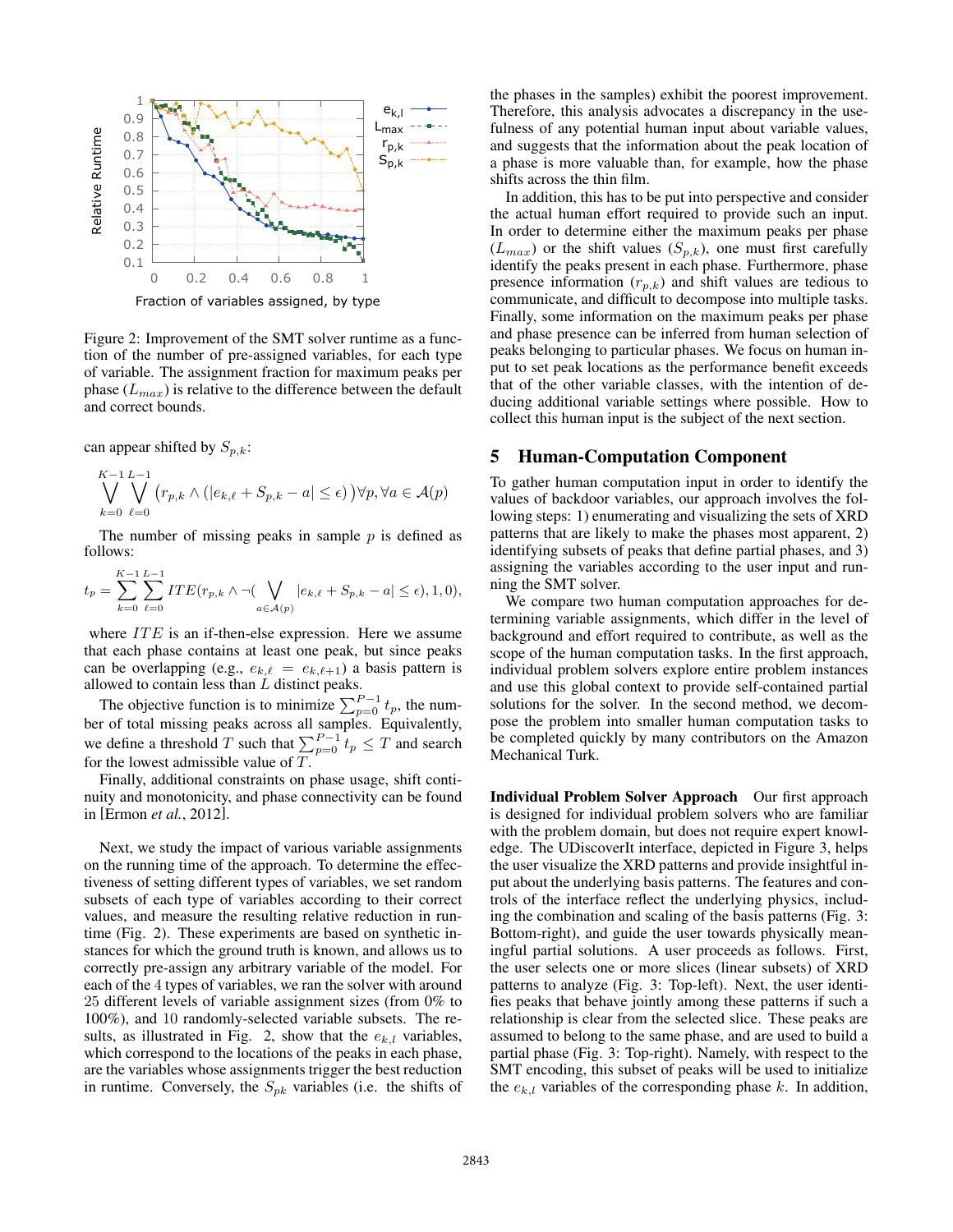

Figure 3: Snapshot of UDiscoverIt, a graphical user interface for providing human input to an SMT solver for the phase-map identification problem.

given that this partial phase has been built up from the peaks of a given sample  $p$ , this input allows us to infer values about the variables  $r_{p,k}$  and  $S_{p,k}$  as well.

At this point, the user is invited to submit this partial solution to the server. Then, the user proceeds iteratively, with new slices of XRD patterns, until the expected number of phases has been reached.

Crowdsourcing Approach The process described above can be decomposed into simple human computation tasks and completed quickly by many Turkers, without context or background knowledge of the problem. For each problem instance, we generate images corresponding to 12 slices using simple geometric rules, without assuming any prior knowledge about the instance. These slices include most of the sample points, and illustrate a variety of composition gradients. A separate task is then created for each sample point in each slice, resulting in 40-100 images per instance, including between one and five images per sample point. In future work, we are planning to reduce number of individual tasks required by using measurable relationships between the XRD patterns to predict the most informative slices.

Tasks are embedded in an interactive interface and submitted to the Amazon Mechanical Turk (Fig. 4). In each task, Turkers visually identify lines forming patterns according to specific criteria, and click to mark them. Turkers are required to complete a 20-minute tutorial and qualification test to learn the features that constitute a pattern. They are not provided



Figure 4: Example of a completed Mechanical Turk task. The three leftmost lines are marked in orange as a primary pattern, and three more towards the right are marked in purple as secondary patterns. The others are less clear and have been left unmarked.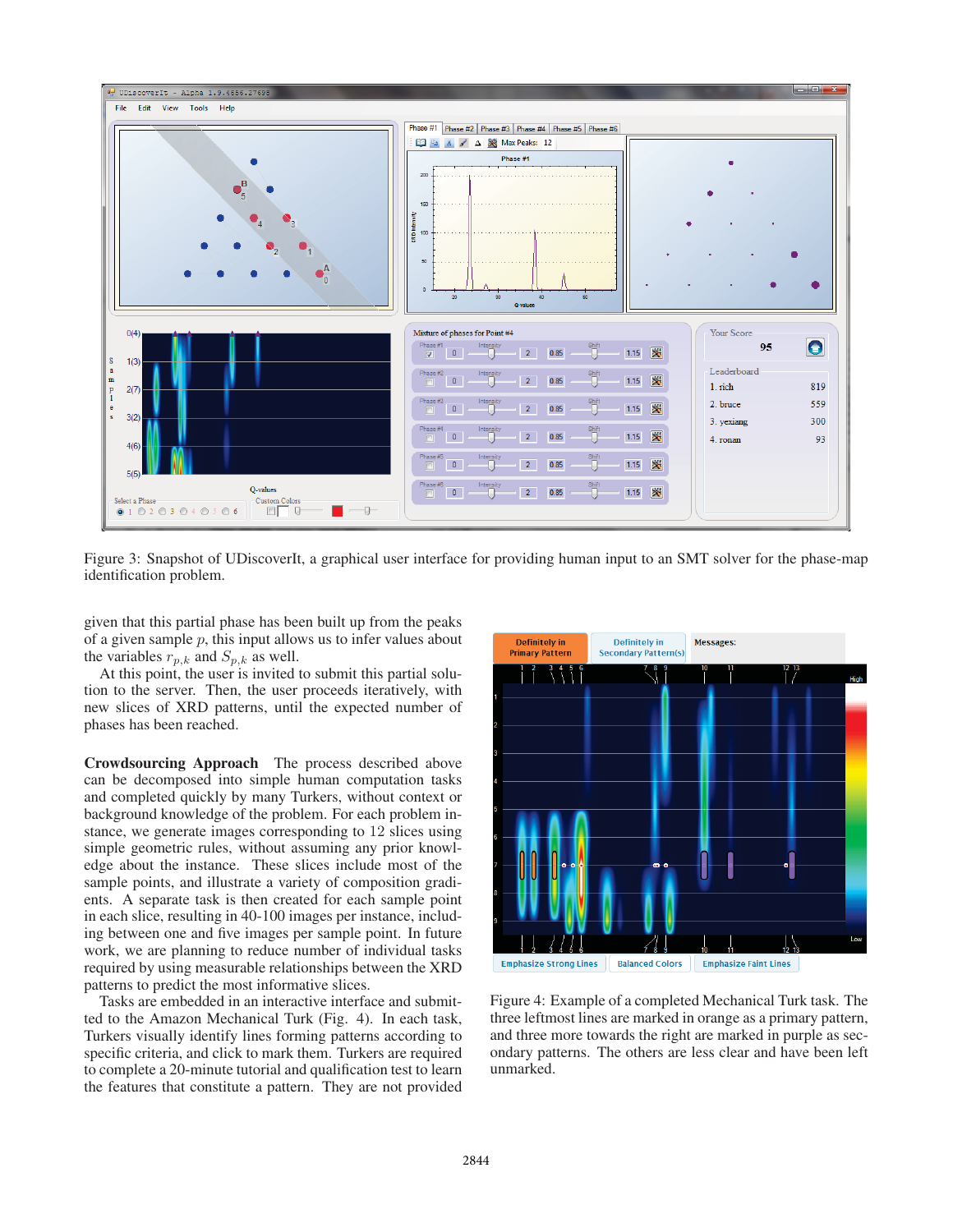with an explanation of the application purpose or the meaning of the patterns, which are simply treated as abstract visual patterns. Turkers typically complete each task in less than one minute.

Each task is assigned to five different Turkers, and 5-25 answers are aggregated by sample point. For each sample point, we enumerate a set of candidate patterns to use as partial definitions for phases, rank them according to criteria representing the level of agreement among submitted answers, and select the best non-conflicting patterns.

This is, however, a non-trivial process. Indeed, answers can incorrectly include peaks from two separate phases, which can naturally be solved with a voting mechanism. Furthermore, Turkers can choose to provide answers based on any phase present, and a majority of votes is therefore required to guarantee that all included peaks belong to the same phase. In addition, Turkers often include only a small subset of the relevant peaks, potentially with little agreement on which peaks are included. As a result, it is likely that for the more complex sample points, no subset of peaks will meet the threshold for inclusion, in order to constitute a partial phase.

In the following, we describe how to aggregate the input from the Turkers and to overcome the previously mentioned limitations. For each sample point, we generate an edgeweighted graph  $G = (V, E)$  where V is the set of peaks,  $E$  is the set of all pairs of peaks (defining a complete graph), and the weight of an edge  $e = (i, j) \in E$  corresponds to the co-occurrence count of peaks  $i$  and  $j$  in the submitted answers. At this point, we enumerate the unique, non-trivial components that result from partitioning the graph when cutting the edges whose weight is below a range of threshold values. Finally, for each component we generate one candidate pattern based on majority vote, only taking into account the edge weights in this component.

Next, we propose to rank these candidate patterns according to the degree agreement in the submissions. In practice, individual tasks vary in clarity, difficulty, and number of phases present. Turkers are expected to have the strongest agreement on answers corresponding to the clearest phase patterns, at the sample points where they are most prominent. Overall, the distinct patterns exhibiting the strongest agreement represent the most likely subsets of peaks in each phase. We score each candidate pattern on the level of agreement among the submissions, as well as the amount of information collected. A good candidate for such a score is the normalized sum of the ratio of internal edges to total of internal and external edges, the ratio of internal edges to the maximum possible internal edges, and the average degree of the induced subgraph. Although one might consider a different measure for ranking the candidate patterns, this proposed score combines the notions of internal and external graph densities, typically defined in graph clustering [Schaeffer, 2007, e.g.].

Finally, the final aggregation step involves a human computation task in which we select the highest-ranked candidate patterns that correspond to different phases. Each subsequent pattern in rank order is selected if and only if it is visually determined to represent a distinct phase from those previously selected. In future work, we expect to perform a unified aggregation across all sample points, leveraging structure between neighboring sample points, and avoiding the need for this manual step. Furthermore, we infer the maximum number of peaks in each phase from the number of peaks in the sample point in which the phase is defined.

Overall, this process allows us to partially assigned the  $e_{k,l}$ variables with the selected candidate patterns, as well as the maximum number of peaks  $L_{max}$  in each phase, and we submit the resulting variable settings to the SMT solver.

## 6 Empirical Results

The instances we used to evaluate our approach are synthetic instances, generated as described in [Ermon *et al.*, 2012]. As opposed to real instances for which the solution is unknown, synthetic instances allow to validate the proposed approach. Nevertheless, these instances are realistic in size and generated from actual physical/crystallographic models.

First, we evaluated the Mechanical Turk task accuracy using ground truth values, which can be calculated for the synthetically generated instances. Overall, 16% of answers only included a single peak, suggesting the Turkers could not confidently define a clear pattern and that the images vary in pattern clarity and complexity. Nevertheless, only 1% of nontrivial answers incorrectly included peaks from two or more different phases. In addition, 36% of answers included a secondary pattern, which workers were instructed to include when they were nearly as clear as the primary pattern. Out of these answers, 10% incorrectly included peaks from the same phase as the primary pattern. In some circumstances, workers tended to systematically interpret a single phase as multiple patterns. We had intended to use the secondary patterns to infer the maximum number of peaks in each phase; however, it is essential not to underestimate this value. As a result, a more sophisticated approach would be necessary to incorporate these answers, and we excluded them from our analysis.

Next, we performed experiments to evaluate the reduction in runtime resulting from the human-provided variable assignments. All experiments were run on a Linux (version 2.6.18) cluster where each node has an Intel Xeon Processor X5670, with dual-CPU, hex-core @2.93GHz, 12M Cache, 48GB RAM. The SMT solver used in these experiments was *Z3* [De Moura and Bjørner, 2008].

Table 1 shows the runtime of the SMT solver on 8 instances of various sizes, with and without user input from both human computation approaches. It shows that both user input allow a significant improvement in runtime on each instance, between about one to two orders of magnitude of improvement on all instances. For example, on the D2 dataset, the running time was reduced from 13 hours down to 2 to 6 minutes. In terms of solution time, one should also consider the time spent by humans when completing the tasks. In the case of the individual problem solver approach, each instance requires on average about 5 min. In the crowdsourcing approach, Turkers spent about 20 seconds on each of the approximately 50 HITs per instance, for a total of about 15 min per instance. Nonetheless, given its simple HIT selection scheme, our method clearly collects redundant information and could greatly benefit from a more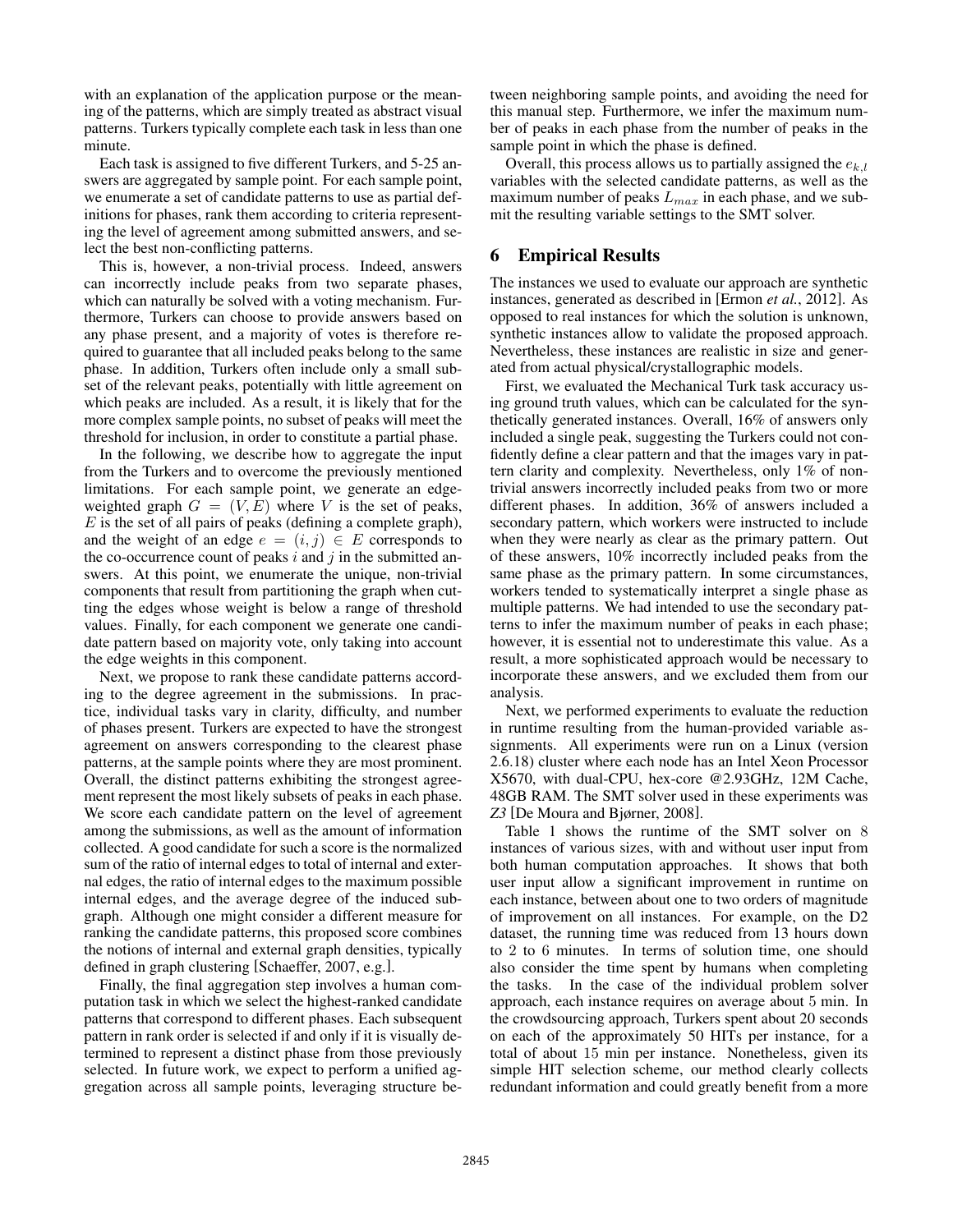|                | <b>Dataset</b> |       |                | Without user input |         |                   | Single user input |            | Crowdsourced input |            |
|----------------|----------------|-------|----------------|--------------------|---------|-------------------|-------------------|------------|--------------------|------------|
| System         |                | $L^*$ | K              | $\#var$            | $\#cst$ | <b>Time</b> $(s)$ | <b>Time</b> $(s)$ | #peaks set | <b>Time</b> $(s)$  | #peaks set |
| A1             | 36             | 8     | 4              | 408                | 2095    | 3502              | 153               | 15         | 545                | 6          |
| A <sub>2</sub> | 60             | 8     | $\overline{4}$ | 624                | 3369    | 17345             | 262               | 14         | 1178               | 6          |
| B1             | 15             | 6     | 6              | 267                | 1009    | 79                | 28                | 6          | 4                  | 8          |
| C <sub>1</sub> | 28             | 6     | 6              | 436                | 1864    | 346               | 83                | 12         | 63                 |            |
| C <sub>2</sub> | 28             | 8     | 6              | 490                | 2131    | 10076             | 517               | 17         | 140                | 17         |
| C <sub>3</sub> | 28             | 10    | 6              | 526                | 2309    | 28170             | 332               | 17         | 421                | 20         |
| D1             | 45             |       | 6              | 693                | 3281    | 18882             | 107               | 22         | 196                | 13         |
| D2             | 45             | 8     | 6              | 711                | 3410    | 46816             | 129               | 24         | 350                | 15         |

Table 1: Runtime (seconds) of the SMT solver with and without user input. P is the number of sample points,  $L^*$  is the average number of peaks per phase, K is the number of basis patterns,  $\#var$  is the number of variables and  $\#cst$  is the number of constraints.



Figure 5: Runtime of the SMT solver as a function of the number of crowd-selected peaks on each system.

sophisticated active learning approach. Further minimizing the amount of input needed from the crowd will be the focus of future work.

We also measure the incremental impact of the amount of user input incorporated into the SMT solver for both approaches, as illustrated in Figs. 6 and 5. These results show that the amount of user input has diminishing absolute returns, and suggest that a minimal user input dramatically speeds up the search.

Interestingly, the level of user input needed to reach such performance is quite minimal with respect to the instance size. The input corresponds to the assignments of about 20 variables, which represents barely 5% of all the variables of the SMT encoding.

### 7 Conclusion

Our experiments show how human computation and crowdsourcing insights can be key to identifying backdoor variables in combinatorial optimization problems, dramatically speeding up the performance of combinatorial solvers. Our approach leverages the complementary strength of human input, providing global insights into problem structure, and the power of combinatorial solvers to exploit complex local constraints. In this work, we also show how the identification of



Figure 6: Runtime of the SMT solver as a function of the number of individual-selected peaks on each system.

backdoor variables can be translated into abstract pattern visualization tasks, with no information about the original combinatorial optimization problem in question, in a way that allowed for crowdsourcing. We plan to further pursue this line of research considering different crowdsourcing strategies. We described our work in the context of the domain of materials discovery. We believe there are many other combinatorial domains for which a similar approach holds promise.

#### Acknowledgments

We are thankful to the anonymous reviewers for their constructive feedback. Also, we thank Stefano Ermon for his insights into the SMT formulation, and Yexiang Xue and Bruce van Dover's students for providing user input. This work was supported by the National Science Foundation (NSF Expeditions in Computing award for Computational Sustainability, grant 0832782). The experiments were run on an infrastructure supported by the NSF Computing research infrastructure for Computational Sustainability grant (grant 1059284).

#### References

[Cooper *et al.*, 2010] S. Cooper, F. Khatib, A. Treuille, J. Barbero, J. Lee, M. Beenen, A. Leaver-Fay, D. Baker, Z. Popovic, and ´ Foldit Players. Predicting protein structures with a multiplayer online game. *Nature*, 466(7307):756–760, August 2010.